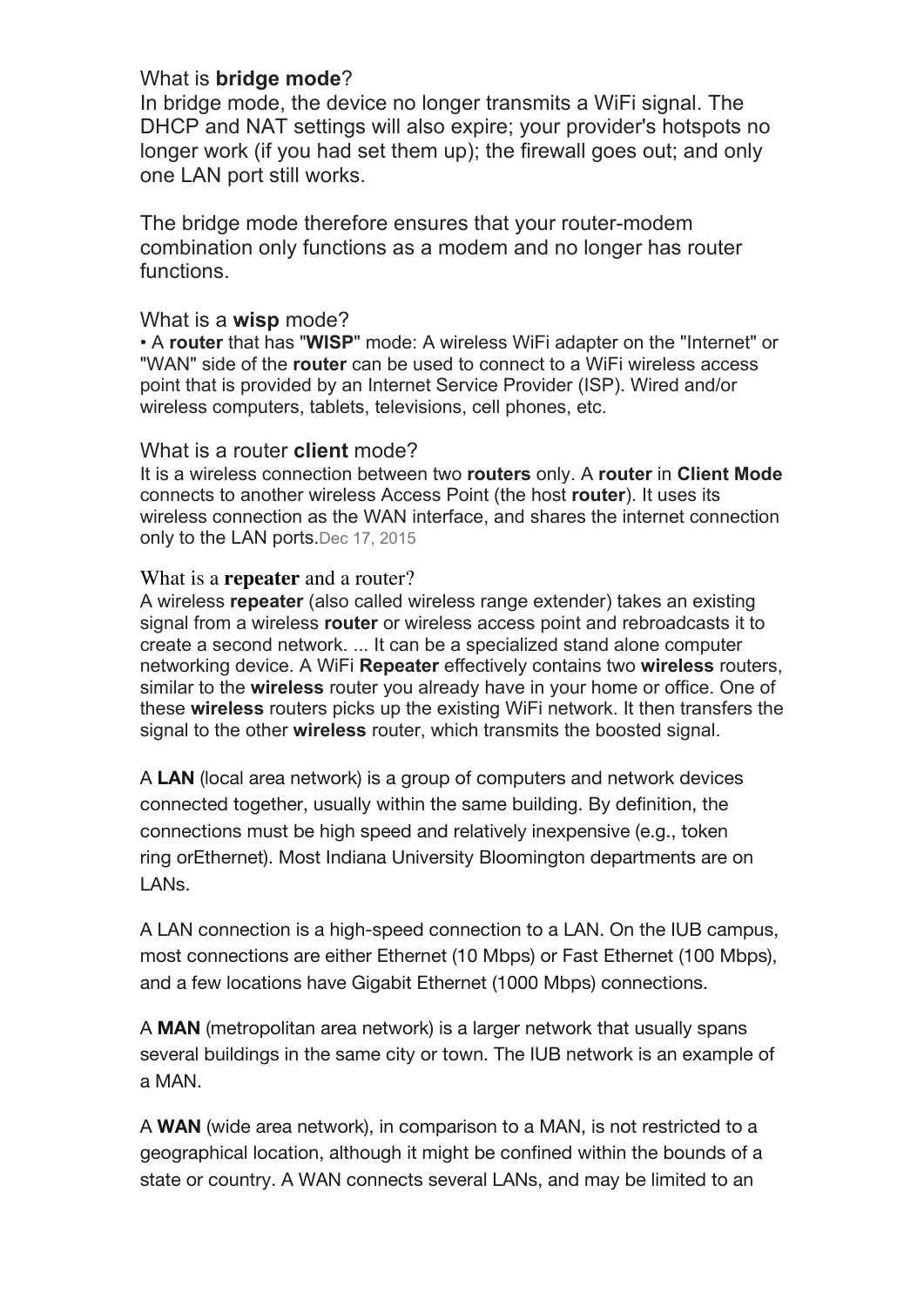enterprise (a corporation or an organization) or accessible to the public. The technology is high speed and relatively expensive. The Internet is an example of a worldwide public WAN.

## What is the WAN port used for?

In the home and small business, a **WAN port** is an RJ-45 Ethernet **port** on a router that is wired to a cable or DSL modem. On small routers, the **WAN port** may be labeled simply "Internet." In the larger enterprise, a **WAN port** may hook up to a T3 line or other wide area network service. Contrast with LAN **port**.

# Difference Between LAN & WAN in Wireless Routers

Many wireless routers display a reference to LAN and/or WAN. These refer to a local area network and a wide area network respectively, with the latter usually being a synonym for the Internet itself. These terms should not be confused with WLAN, which is a wireless local area network.

# **LAN**

A local area network is one where all the computers are in the same general location. This can mean all in the same office or building, or in a group of nearby buildings. The key is that these computers are usually connected by a single cable, a small collection of cables or a local Wi-Fi connection. This setup means the networks tend to have fast connection speeds allowing for quick data transfers.

# **WAN**

A wide area network is one that covers a much bigger region than a local area network, which could be across a town, a region, a country or the entire world. Though there's no commonly-agreed precise cutoff point between a LAN and a WAN, a WAN tends to use "external" cabling such as a phone network or a cable company's fiber optic network. Unlike a LAN, a WAN is usually owned and operated by a different organization to the people and organizations that use the network to send and receive data. Usually a WAN will have slower data transfer speeds than a LAN. A WAN uses different technology to a LAN for transferring and routing data, though ordinary users who aren't technical administrators won't usually need to worry about this.

#### **Wireless Routers**

In the context of a wireless router, the WAN in question is almost always the Internet itself. A router may have one or more LAN ports into which the users plug computers and other devices that need an Internet connection. The router will also have a WAN port, which is the connection point for the cable that runs either into a modem or directly to a telephone or cable socket for connecting to the Internet. Although almost all routers have a WAN port, some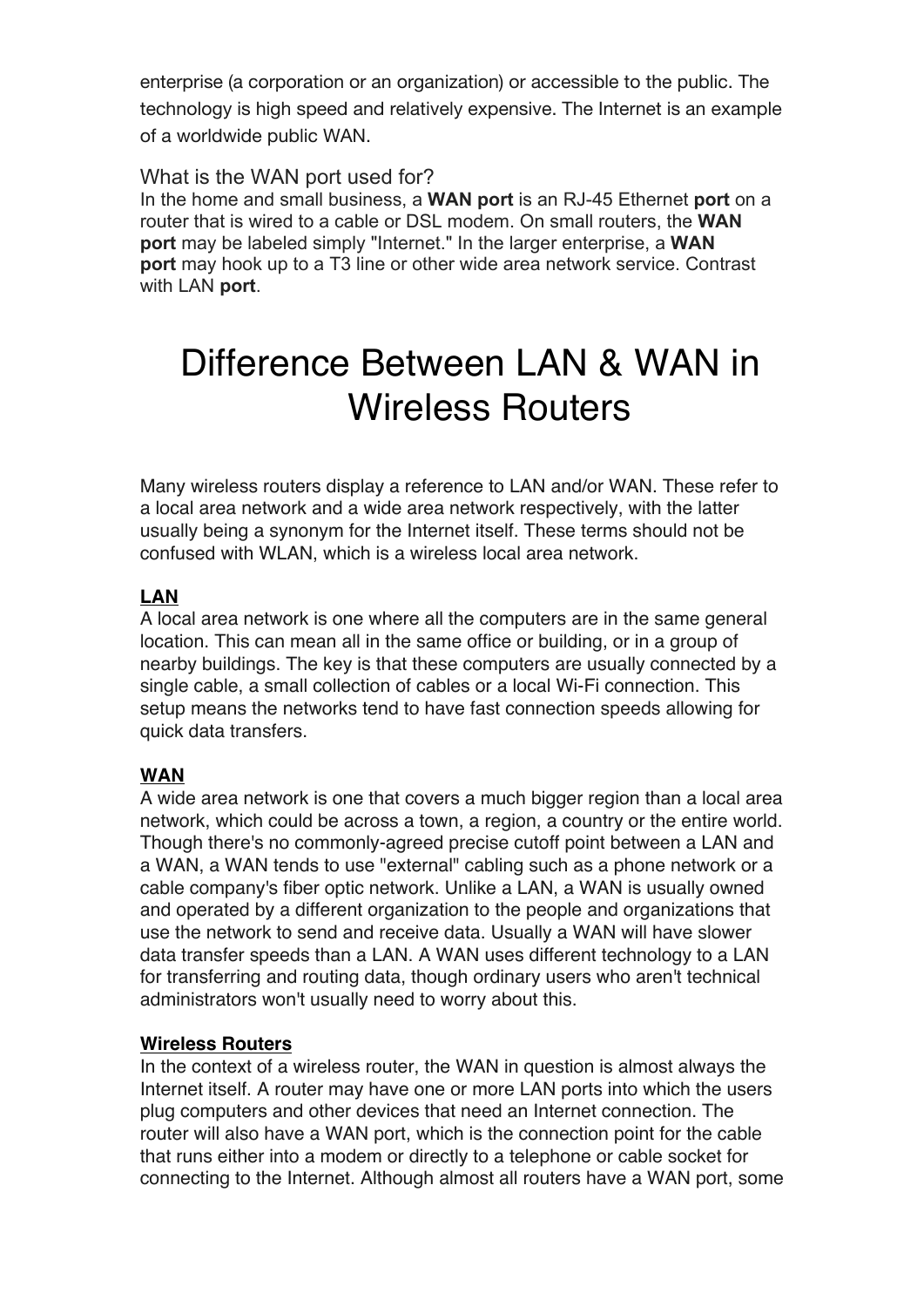may use a different label such as simply "Internet." The only routers that would not have such a port would be those set up so that computers can connect to one another to share data, but cannot connect to the Internet, for example if the data is confidential and users don't need Internet access.

## **WLAN**

The term WAN could be confused with WLAN, or wireless local area network. A WLAN is a type of LAN that uses wireless technology (nearly always Wi-Fi) to connect some or all computers and devices to the router, and in turn to one another and the Internet. All wireless routers support setting up a WLAN, though many can also allow devices to connect via a cable as well.

## **What makes a WISP**

The Internet connection we all rely on is about to change, now that WISP is coming to town.

Most people get Internet service from either a telephone company or a cable company because those providers already provide physical connections to their homes and businesses. A WISP (wireless Internet service provider) doesn't need to bring wire to your location, making it a good solution for serving rural areas where telcos and cable companies couldn't be bothered to invest. WISP was unable to match the speed and reliability of DSL and cable modems, however, until recently. As wireless technology has evolved, WISPs are beginning to compete in urban areas on speed and price. Here's how it works.

A WISP is distinct from other wireless services we currently use. Most cellphone service providers offer wireless Internet service—with 4G LTE being the fastest current technology—but that doesn't make them WISPs. Cellphone service providers don't expect you to use their service 24/7, and most place very low caps on the amount of data you can transfer over their networks each month (and charge hefty fees if you exceed that amount). Being able to access the Internet while you're out and about is a distinct advantage, but LTE data rates are relatively slow, and coverage can be spotty—especially away from large metropolitan areas.

Satellite TV providers that also provide wireless Internet service, such as Dish Network, are closer to being WISPs. They can deliver wireless Internet service to any home that has a clear view of the southern sky. But the data must travel very long distances, which limits the service's speed, and lag can be a big problem—especially for playing games.

A true WISP is a mix of cellular provider and satellite provider elements. Like a cell provider, it mounts antennas on towers (or atop buildings) to transmit signals, and it installs an antenna—or in some cases, a dish—on the customer's home or building. Like a satellite service provider, it typically delivers service to a fixed location.

## **Comparing pricing and features**

Most WISPs offer tiered service levels, charging higher fees for faster speeds and/or more bandwidth. Like telcos, cable companies, and other ISPs, WISPs typically require you to commit to a one- or two-year contract, and they charge an installation or activation fee.